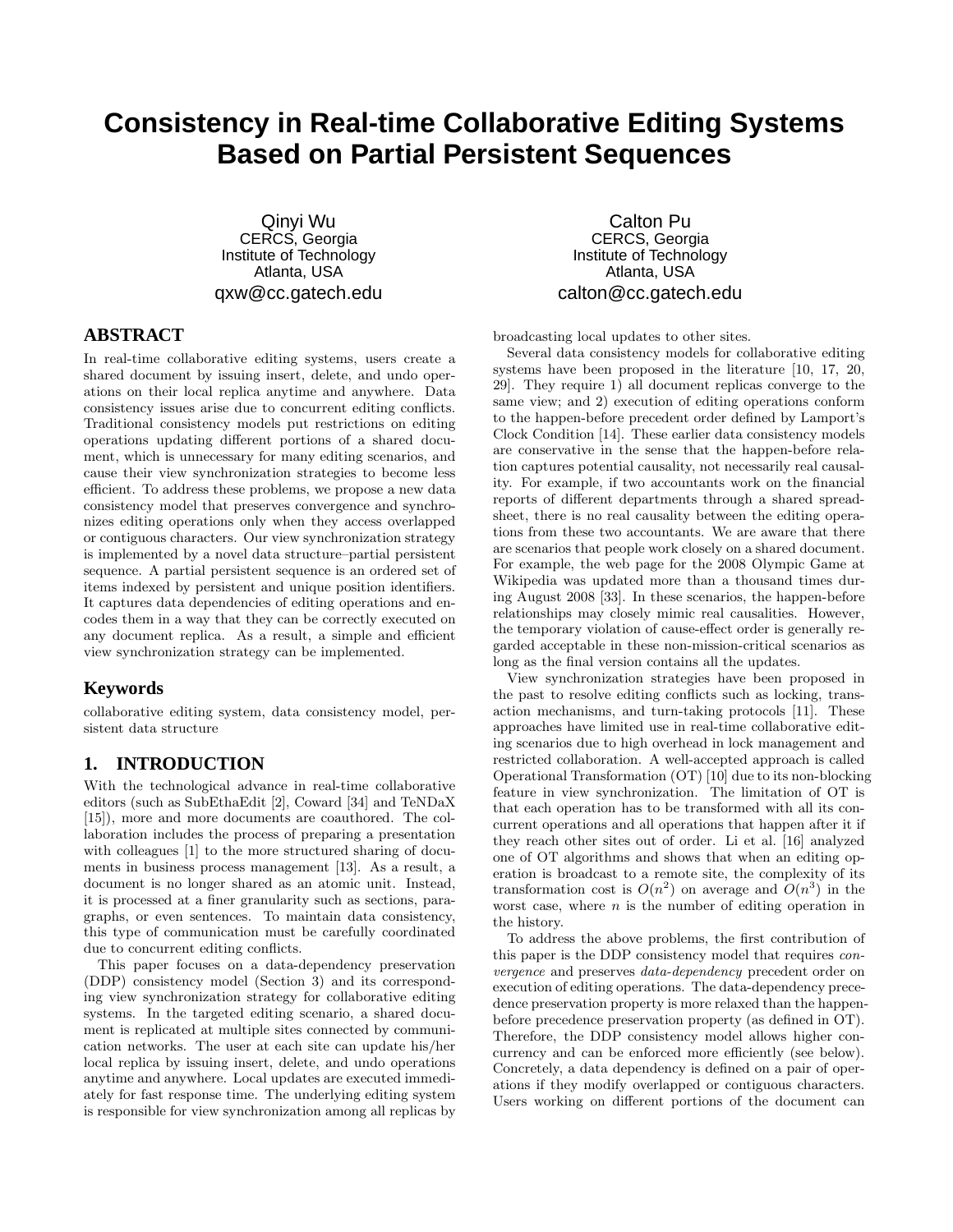collaborate efficiently without any interference.

The second contribution of the paper is an efficient and simple method to enforce the DDP consistency model, based on a view synchronization strategy that uses a novel data structure–*partial persistent sequence* (PPS). A PPS is an ordered set of items indexed by persistent and unique position identifiers. This new data structure is able to create a global position identifier for every character, which carries enough information to directly locate its right position in any document replica. With the help of this data structure, it is also straightforward to construct an undo operation to cancel the effect of any editing operation. This greatly simplifies our view synchronization strategy for shared documents edited by insert, delete, and undo operations. Furthermore, the position identifiers are totally ordered, we can maintain a PPS in a search tree (such as a B-tree). In section 5.1, we show that the computational complexity of our view synchronization strategy is bounded by  $O(m)$ , where m is the number of operations that are data-dependency related in an editing history. Finally. the PPS data structure allows us to easily capture the data dependency between any pair of editing operations that modify overlapped or contiguous characters. As a result, editing conflicts due to shared access can be efficiently detected and resolved.

**Roadmap**. The paper is organized as follows. Section 2 first gives a brief background for collaborative editing systems. Then we introduce the notion of logical view and physical view of a document. Based on these two levels of view, we describe two types of logical view synchronization approaches and explain why we choose one of them. Section 3 defines the DDP consistency model. Section 4 first gives a formal definition for PPSs, and then shows how this new data structure maintains the two levels of view of a document and its properties. In Section 5, we show the application of PPSs to view synchronization and undo handling. Section 6 covers related work. We conclude in Section 7.

### **2. COLLABORATIVE EDITING SYSTEMS**

A collaborative editing system (CES) consists of a set of *users* editing a shared document, located on *sites* connected by communication networks. For simplicity, each site has one user. The users collaborate in a real-time fashion to create a shared document. Each site maintains a replica of the shared document and executes four types of activities: 1) generate local insert, delete, and undo operations; 2) broadcast local updates to other sites; 3) receive operations from other sites; 4) execute operations (either local or remote update).

A collaborative editing scenario is shown in Figure 1. Three users work on a shared document with initial content "abcd". The vertical lines represent the elapse of time. Circles represent locally generated operations, which are executed immediately. Arrows represent the propagation of local operations to other sites. In this scenario,  $user_1$  adds  $'e'$  at offset 0, and simultaneously user<sub>2</sub> adds  $'f'$  at offset 2. After executing  $o_1$  and  $o_2$ 's updates, user<sub>3</sub>'s document replica is modified to "eabfcd".  $o_3$  deletes 'c' at offset 4. The three operations are executed in different order at each site. As a result, appropriate view synchronization strategies must be used to maintain a consistent view among users.

CESs must also support undo operations so that users can reverse their recent changes. We handle undo operations through the notion of compensation, which does not



**Figure 1: A collaborative editing scenario**



**Figure 2: Two views of a document**

remove the footprint of an editing operation from the editing history. Instead, a new operation is created to cancel its effect. The advantage of this compensated-undo approach is that an undo operation is treated like a normal insert or delete operation. Therefore, the view synchronization strategy does not need to be changed. We will devote a separate section for discussing the compensated undo approach in Section 5.2.

#### **2.1 Two Levels of View on Documents**

From a user's perspective, a document consists of a sequence of characters. If a new character is inserted, a portion of the sequence will be shifted right to vacate the space for the new character. Correspondingly, if a character is deleted, a portion of the sequence will be shifted left to reclaim the space. On the other hand, the underlying editing system keeps the characters of the document in a selected data structure, such as an array and a linked list. Figure 2 illustrates the idea by a linked list. We call the sequence data structure from the user's perspective *logical view* and the implementation data structure from the editing system's perspective *physical view*. In the rest of the paper, we use the term *document* as abbreviation for the logical view of a document and the term *physical document* as abbreviation for the physical view of a document.

At the logical view, a document is defined by a sequence of characters  $E = \langle c_i \in \Sigma^c, 1 \leq i \leq n, n \in \mathbb{N} \rangle$ , where  $\Sigma^c$  is the alphabet of the document.  $\langle \rangle$  denotes an empty sequence of characters,  $E[i]$  the *i*-th element of E,  $E[i, j]$  the subsequence  $\langle c_i, c_{i+1}, ..., c_j \rangle$ ,  $|E|$  the length of E.

When a document is first created, it is initialized to an empty sequence of characters  $E_0 = \langle \rangle$ . Each INSERT or DELETE operation transforms the document from  $E_i$  to  $E_{i+1}$ . We use  $E_k$  to denote the version of E as transformed by a sequence of  $INSERT$  and  $DELETE$  operations of cardinality k. An INSERT operation adds a new character into the sequence. A DELETE operation removes a character from the sequence. The sequence of operations  $o_0o_1...o_n$ that creates the history of document is its *logical-view editing history*. These two operations are defined as follows:

• INSERT $(p, x)$ :  $p \in \mathbb{N}, x \in \Sigma^c$ . It adds the character x at the p-th position in  $E_i$ . This operation updates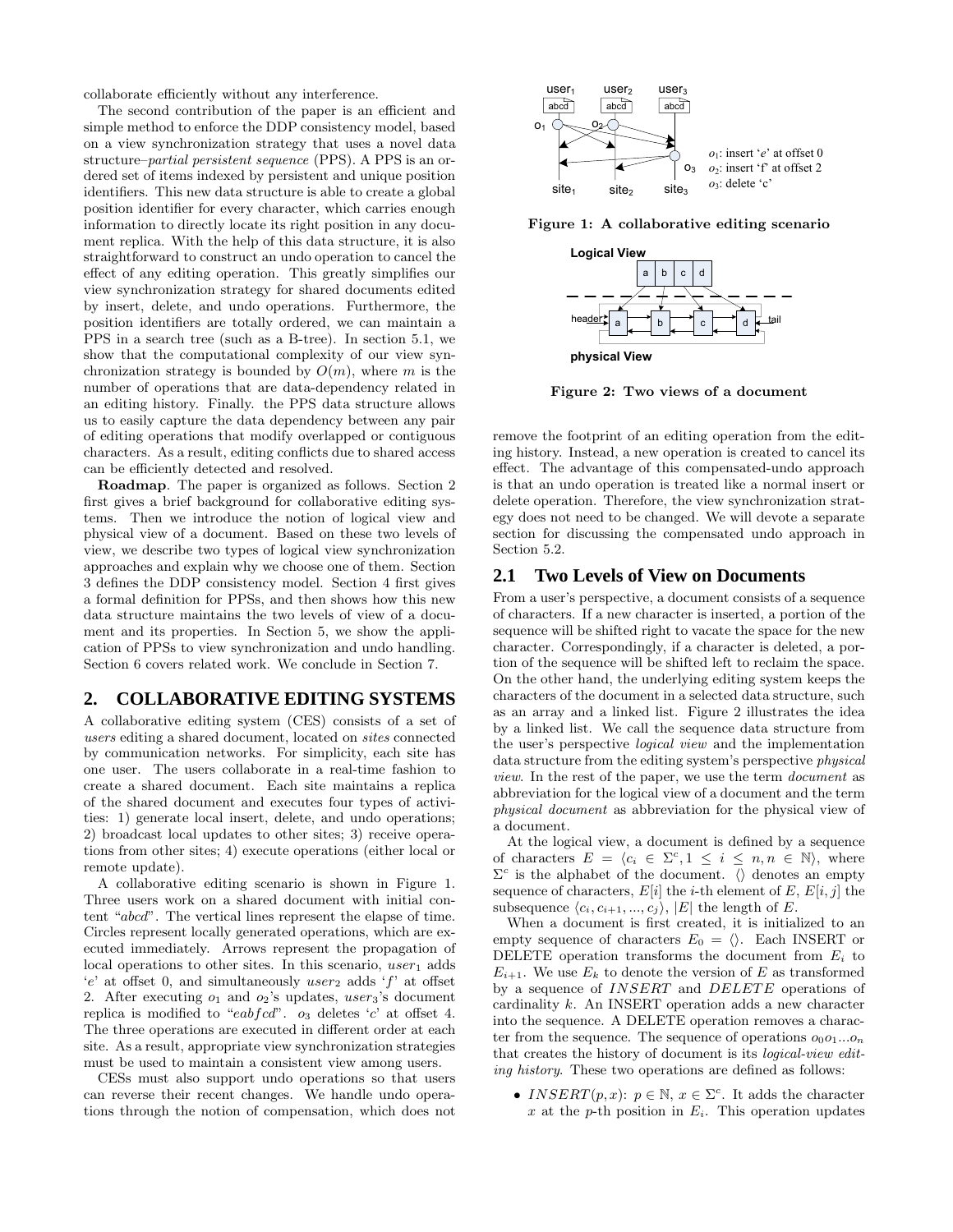

**Figure 3: Two types of approaches in logical view synchronization**

- $E_i$  to  $E_{i+1}$  such that
	- **–** E*<sup>i</sup>*+1 = E*i*[1, p − 1] x E*i*[p, n], where n = |E*i*|. ◦ denotes concatenation of sequence.
- DELETE $(p)$ :  $p \in \mathbb{N}$ . It removes the character at the p-th position in  $E_i$ . This operation updates  $E_i$  to  $E_{i+1}$ such that

 $-E_{i+1} = E_i[0, p-1] \circ E_i[p+1, n],$  where  $n = |E_i|$ .

As suggested in Figure 2, the physical view reflects how a document is really implemented in the editing system and stored on disk. Clearly, editing operations defined on the logical view do not necessarily match the operations defined on its physical view. For example, an insertion at the logical view will be translated to an operation of pointer redirection at the physical view if the linked-list data structure is used. An operation defined on the logical view is said to be in its *logical form*. An operation defined on the physical view is said to be in its *physical form*. Even though a document uses the sequence abstraction to represent its logical view, there are many choices of data structures to represent its physical view such as linked-lists, arrays, and piece tables [6]. Depending on the chosen data structure, we will have a different set of rules for mapping editing operations between the logical view and the physical view. We will give an example for the mapping after we introduce PPSs in Section 4.

#### **2.2 Logical View Synchronization**

In a CES, users update a document by issuing INSERT and DELETE operations. The editing system is responsible for synchronizing the logical view of all document replicas in a timely fashion. There are two types of approaches to do the synchronization.

• The *logical-level* approach is illustrated by Figure 3.a. An operation is generated on its logical view in step (1). The operation is mapped to its physical form in step  $(2)$ . Meanwhile, it is broadcast to *site*<sub>2</sub> in its logical form in step  $(3)$ . After the arrival at  $site_2$ , the logical view may not be the same as the one when it is generated at  $site_1$ . Therefore, in step (4) the remote update operation has to be transformed by the *transformer* in a way such that it can correctly locate its right position. Finally, the operation is merged into its physical view in step (5). Since view update operations are exchanged in their logical forms, we call this *logical-level* approach.

• The *physical-level* approach is illustrated by Figure 3.b. The local operation follows the same path in the step (1) and step (2) of the logical-level approach. However, the operation's mapped form is broadcast to  $site_2$  in step (3). After receiving this remote update,  $site_2$  updates its physical view in step  $(4)$  and appends it to its editing history. Finally, the system refreshes its logical view at step (5). Since view update operations are exchanged in their physical forms, we call this *physical-level* approach.

In the logical-level approach, an editing operation defined at the logical view does not have a global position identifier. When it is broadcast to other sites, it is possible (when under contention) that its position identifier becomes invalid. For example, in Figure 1, when  $o_2$  is generated, it is in the form of  $INSERT(2, f)$ . The intended position is the one between 'b' and 'c'. However, after broadcast to  $site_1$ , the offset 2 is no longer the originally intended position. Instead, the offset has to be adjusted based on the logical-view editing history at  $site_1$ , which consists of  $INSERT(0, e)$ . We can shift right the offset of  $o_2$  right by 1 to decide the right offset. Similarly, if there is a DELETE in the past history, we have to shift left the offset of  $o_2$  by 1. This is the basic idea behind the OT approach. The transformation could become fairly complicated when there are multiple sites involved in the editing session. In a well-known example, suppose that three users start to edit a document with initial content "abc". The following operations are generated simultaneously. user<sub>1</sub> inserts 'x' between 'a' and 'b'; user<sub>2</sub> inserts 'y' between 'b' and 'c'; user<sub>3</sub> deletes 'b'. The expected correct final version would be " $axyc$ " because we have the relative order of 'a', 'x', 'b' and 'b', 'y', 'c'. However, if not processed appropriately, a view synchronization algorithm may produce "ayxc" at all the sites [29]. Due to the necessity of transformation, the logical-level approach has three limitations:

- The transformation procedure is computation expensive because each editing operation has to be transformed against all concurrent operations and the operations that happened after it if they arrive at other sites out of order. For example, in Figure 1,  $o_3$  have to be transformed against  $o_1$  and  $o_2$  at  $site_1$ .
- Each operation has to encode some type of data structure to maintain the timing information in order to detect concurrency and decide the right transformation path. The most used data structure is version vector [22]. Both its size and its maintenance are concerns, especially in mobile collaborative editing in which users can come and go during an editing session. Even though we can apply some dynamic space management to shrink its size [24], it adds significant complexity during implementation.
- It is hard to undo an operation. First, an undo operation has to go through similar transformation procedure. Second, additional efforts have to be taken in order to identify the do-undo pair in the history because we can not determine the undo form of an editing operation by looking at its logical form directly. For example, in Figure 1, after executing  $o_2$  and  $o_1$  in this order at  $site_2$ , the logical view is updated to " $eabfcd$ ". If user<sub>2</sub> wants to undo its own last update  $o_2$ , we can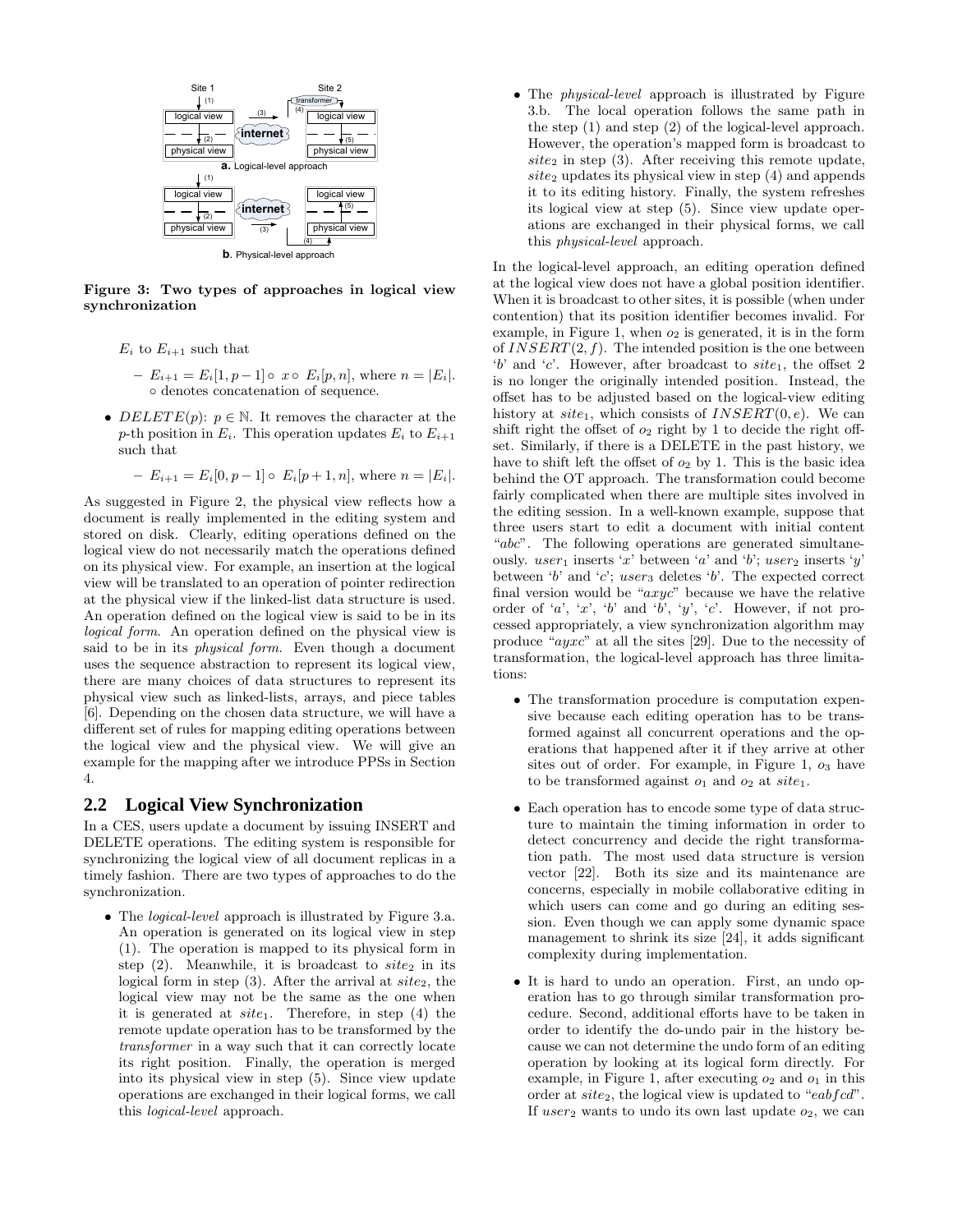not simply inverse its effect by  $DELETE(2)$  because 2 does not point to 'f' any more. Therefore, we either need to analyze the history to figure out the right position parameter for undoing  $o_2$ , or maintain additional information to identify the do-undo pair by creating some types of identifiers [28].

In the following sections, we show that by using appropriate data structures to implement the physical view, the physical-level approach to logical view synchronization can bypass the limitations described above for the logical level approach. If designed properly, editing operations defined on the physical view can carry enough information such that each site can directly locate its right position, avoiding the cost for transforming operations and the cost for carrying timing information. Since the physical-level approach to synchronization requires a data consistency model that is independent of the underlying physical view, we define such a data consistency model in Section 3, followed by the introduction of the *PPS* data structure in Section 4.

# **3. DDP CONSISTENCY MODEL**

A data consistency model defines correctness criteria for execution of CESs from the users' perspectives. Therefore, it is defined on the logical view of a shared document. Our consistency model, called DDP, consists of two properties:

- *convergence property*: it states that a shared document replicas converge to the same logical view after executing replica updates if no new operation arrives, and if all nodes are connected. The resulting view contains all generated updates.
- *data-dependency precedence preservation property*: it states that if one operation  $o_j$  data-depends on  $o_i$ , then  $o_i$  should be executed before  $o_j$  at all the sites. We say  $o_j$  data-depends on  $o_i$ , denoted as  $o_i \rightarrow o_j$ , if
	- **–** o*<sup>j</sup>* deletes the character inserted by o*i*.
	- **–** o*<sup>j</sup>* inserts a character contiguous to the character inserted by o*i*.

The convergence property requires that all document replicas converge to the same value. This is different from *semantic consistency*, which demands that the converged value is also meaningful in the application context [7]. Semantic consistency requires domain specific knowledge, which is hard to verify by relying on pure system approaches. An example is two users trying to fix a grammar error in the sentence "*There should be student*" at the same time [29]. One inserts 'a' after "be" while the other inserts a 's' after "student". After the modification, the sentence becomes "*There should be a students*", which is not semantically correct. Therefore, current CESs enforce converged views and leave semantic consistency to the interpretation of end users.

The data-dependency precedence preservation property guarantees that editing operations are executed within their surrounding context. For example, if a user writes "*a day*", then inserts a "*nice*" between these two words, he expects the execution of the insertion for the phrase "*a day*" is executed first, the insertion for the word "*nice*" second. Here the "*a day*" is the context for "*nice*". Another example is if the user inserts a word first, then deletes it, he also expects the execution of the insertion first and the deletion second

at all the sites. Editing operations not data-dependency related are allowed to be executed in any order. Therefore, users working on different portions of the document can collaborate efficiently without any interference.

### **4. PARTIAL PERSISTENT SEQUENCES**

A PPS is an ordered set of items indexed by persistent and unique position identifiers that are rational numbers. For example, the position identifiers for the PPS "abc" could be 0, 0.5 and 1 respectively. We call the position identifiers in a PPS *position stamps* to differentiate them from the indexes in traditional sequences.

#### **4.1 Data Model**

A PPS is defined by a pair  $(S, M)$ , where

- S: a set of unique rational numbers, which are called position stamps.  $S = \{s_i \in \mathbb{Q}, 1 \leq i \leq n, n \in \mathbb{N}\}.$
- M: a mapping function from S to  $\Sigma$ , where  $\Sigma$  is a finite set of characters.  $\Sigma$  contains a null character  $\phi$ that is different from any other characters allowed in user applications. Let  $\Sigma^c = \Sigma - \phi$ .

The position stamps in S are totally ordered by *less than* < defined on  $\mathbb{Q}$ . For  $s_i \in S$ , we use  $s_{i+1}$  to denote the next position stamp in S such that  $s_i < s_{i+1}$  and  $\neg \exists s_x \in S, s_i$  $s_x < s_{i+1}$ ). Similarly, we use  $s_{i-1}$  to denote the previous position stamp of  $s_i$  in S. We use  $S[s_i, s_j] = \{s_x | s_x \in S, s_i \leq \}$  $s_x \leq s_j$  to denote the set of position stamps that fall within the range of  $s_i$  and  $s_j$  (inclusive).

A physical document is defined by a PPS. The history of physical view is defined by a set of physical documents  $\{(S_k, M_k), 0 \leq k \leq n\}$ , where each physical document in the history is called a *version* of  $(S, M)$ . When a physical document is first created, its initial version is an empty PPS  $S_0 = \{0, 1\}, M_0 = \{0 \mapsto \phi, 1 \mapsto \phi\}.$  A physical document is updated by ADD and HIDE operations. An ADD operation adds a new position stamp into  $S_k$  and a new mapping into  $M_k$ . A HIDE operation changes the mapping in  $M_k$ . Each ADD and HIDE operation  $(\tilde{o}_i)$  transforms  $(S_k, M_k)$ to  $(S_{k+1}, M_{k+1})$ . The sequence of operations  $\tilde{o}_0 \tilde{o}_1 ... \tilde{o}_n$  that creates the history of physical document is its *physical-view editing history*. These two operations are defined as follows:

•  $ADD(s_i, s_{i+1}, x)$ :  $s_i, s_{i+1} \in S_k$ ,  $x \in \Sigma^c$ . It adds the character  $x$  between the character indexed by  $s_i$  and the character indexed by  $s_{i+1}$ . Let  $s_{new} \in \mathbb{Q}$  be a position stamp that satisfies the constraint of  $s_i$  $s_{new} < s_{i+1}$ . It updates  $(S_k, M_k)$  to  $(S_{k+1}, M_{k+1}),$ where

$$
- S_{k+1} = S_k \bigcup \{ s_{new} \}
$$
  

$$
- M_{k+1} = M_k \bigcup \{ s_{new} \mapsto x \}
$$

•  $HIDE(s_i): s_i \in S_k$ . It changes the mapping of  $s_i$ from its old value x to the null character  $\phi$ . It updates  $(S_k, M_k)$  to  $(S_{k+1}, M_{k+1})$ , where

$$
- S_{k+1} = S_k
$$
  
-  $M_{k+1} = M_k - \{s_i \mapsto x\} \cup \{s_i \mapsto \phi\}.$ 

From the above definitions, it can be seen that a HIDE operation does not change the set of position stamps in a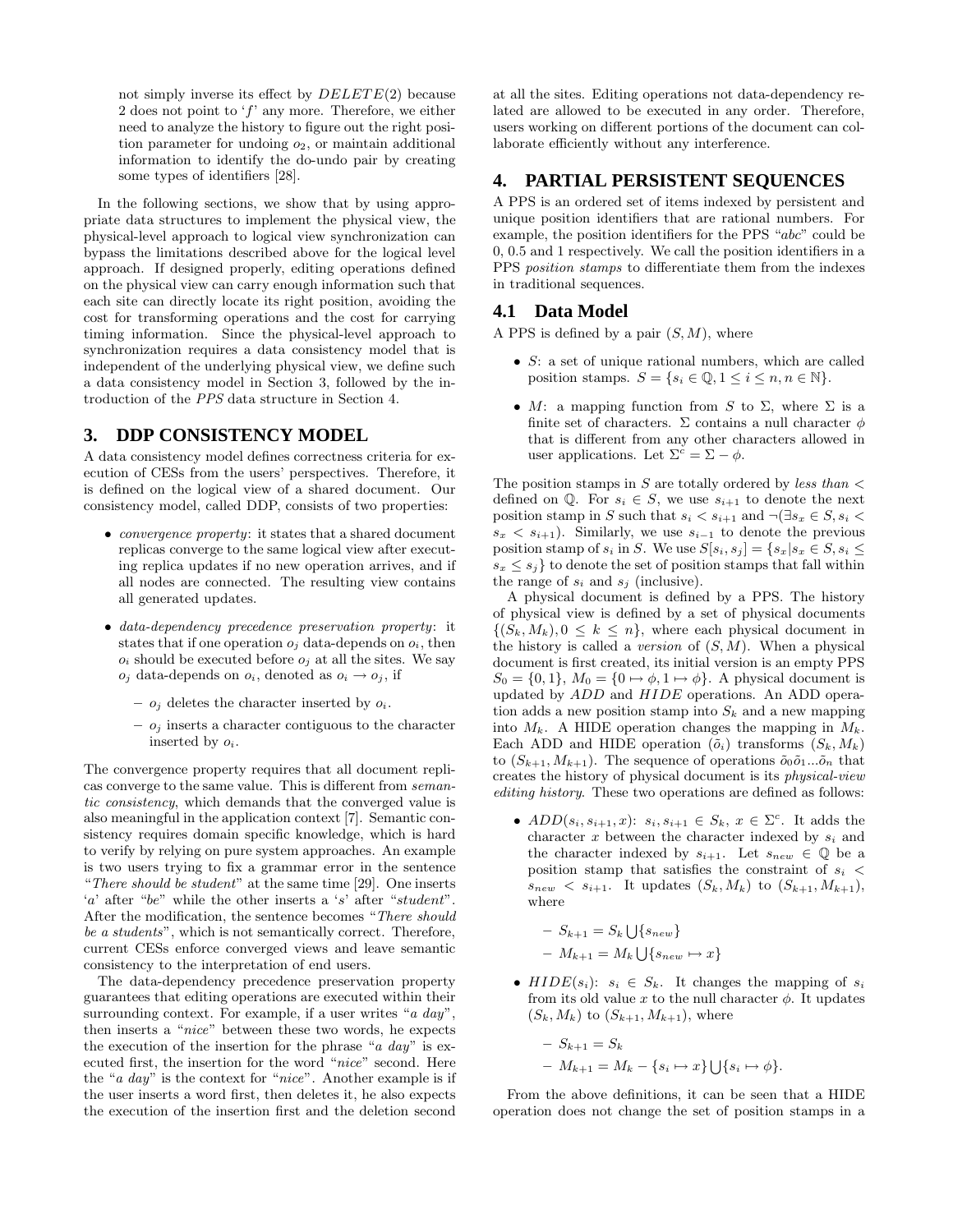PPS. (This is similar to the notion of "tombstone" in distributed systems to solve the ambiguity on update/delete operations [27]). But an ADD operation will add a new element, s*new*, into the set. The value of s*new* must fall within the range between  $s_k$  and  $s_{k+1}$  defined in  $S_k$ . This is important in order to maintain the uniqueness of each position stamp and the right position of the newly inserted character in  $S_{k+1}$ . The algorithm that computes the value of  $s_{new}$ is called an *encoding scheme*. Partial persistent sequences leave the freedom of choosing a particular encoding scheme. For example, we can compute s*new* in dyadic rational numbers, which halving the interval between  $s_i$  and  $s_{i+1}$  into two, or in Farey rational numbers, which choose mediant of  $s_i$  and  $s_{i+1}$  [31]. We assume that all sites use the same encoding scheme in the rest of the paper.

*Example* 1*.* Suppose we choose dyadic rational numbers as the encoding scheme. For a newly created PPS, we have  $S_0 = \{0, 1\}, M_0 = \{0 \mapsto \phi, 1 \mapsto \phi\}.$  The operation  $ADD(0, 1)$ 1, a) updates the PPS to  $S_1 = \{0, 0.5, 1\}, M_1 = \{0 \mapsto \phi, 1 \mapsto$  $\phi$ , 0.5  $\mapsto a$ . Then the operation  $HIDE(0.5)$  further updates it to  $S_2 = \{0, 0.5, 1\}, M_2 = \{0 \mapsto \phi, 1 \mapsto \phi, 0.5 \mapsto \phi\}.$ 

#### **4.2 Mapping Between Two Levels of View**

In this section, we show how to establish the mapping between these two levels of view for documents implemented by PPSs. The mapping from the physical view to the logical view is defined by a PIECE operation that returns the sequence of characters whose position stamps are not mapped to  $\phi$ . Even though a PPS keeps the position stamps of all the characters inserted in its physical-view editing history, a user only works on those characters whose position stamps are not mapped to  $\phi$  by the HIDE operation. We call the characters returned by PIECE *visible characters* of the PPS. The concatenation of a character sequence  $str$  with  $\phi$  is still a character sequence such that  $str \circ \phi = str$ . The concatenation of two null characters is still the null character such that  $\phi \circ \phi = \phi$ . PIECE is defined as below:

•  $PIECE(S_k[s_i, s_j], M_k) = M_k(s_i) ∘ M_k(s_{i+1}) ∘, ..., ∘$  $M_k(s_j)$ , where  $s_i, s_{i+1}...$ ,  $s_j \in S_k$ .

 $PIECE(S_k[s_i, s_j], M_k)$  returns the sequence of visible characters whose position stamps falls with the range of s*<sup>i</sup>* and  $s_j$  (inclusive).  $PIECE(S_k[s_1, s_n], M_k)$ , where  $n = |S_k|$ , returns the sequence that contains all visible characters. For brevity, we use  $PIECE(S_k, M_k)$  to denote  $PIECE(S_k|s_1,$  $s_n$ ,  $M_k$ ) without writing the range explicitly. If  $PIECE(S_k)$  $[s_i, s_j], M_k) = \phi$ , then it denote the empty sequence  $\langle \rangle$  from a user's point of view.

Next we show how to map the logical view to the physical view. As discussed in Section 2.1, users edit a document by issuing editing operations defined at its logical view, which need to be mapped into the forms on its physical view. The mapping rules are defined below:

- Rule 1: an  $INSERT(p, x)$  on  $E_k$  is mapped to  $ADD(s_{i-1}, s_i, x)$  on  $(S_k, M_k)$ , where  $s_i$  is the smallest position stamp satisfying  $p = |PIECE(S_k|s_1, s_i)|$  $|M_k|$  if  $E_k \neq \langle \rangle$  or  $s_i = 1$  if  $E_k = \langle \rangle$ .
- Rule 2: a  $DELETE(p)$  on  $E_k$  is mapped to  $HIDE(s_i)$  on  $(S_k, M_k)$ , where  $s_i$  is the smallest position stamp satisfying  $p = |PIECE(S_k[s_1, s_i], M_k)|$ .



**Figure 4: Mapping between two levels of view**

Figure 4 gives an example for Rule 1. When a user issues an operation at offset p, Rule 1 locates the smallest position stamp  $s_i$  that satisfies  $p = |PIECE(S_k|s_1, s_i|, M_k)|$ . This constraint establishes the correspondence between the character indexed by s*<sup>i</sup>* in the physical view and its counterpart indexed at  $p$  on the logical view. An exception is when  $E_k = \langle \rangle$ . In this case, we require  $s_i$  to be the rightmost position stamp, which is 1.

**Lemma 1.** Given the initial document version  $E_0 = \langle \rangle$  and the initial physical document version  $S_0 = \{0, 1\}, M_0 =$  $\{0 \mapsto \phi, 1 \mapsto \phi\}$ , let  $H = o_0 o_1 ... o_n$  be the logical-view editing history and  $\tilde{H} = \tilde{o}_0 \tilde{o}_1 ... \tilde{o}_n$  be the physical-view editing history, obtained by applying Rule 1 and Rule 2. We have  $E_n = PIECE(S_n, M_n).$ 

Proof by induction:

- 1. Upon initialization,  $E_0 = \langle \rangle$ ,  $PIECE(S_0, M_0) = M(0)$  $\circ M(1) = \phi \circ \phi = \phi$ .
- 2. Assume the lemma holds for the  $k$ -th update  $o_k$ , such that  $E_k = PIECE(S_k, M_k)$
- 3. For the  $k + 1$ -th update,

• assume  $o_{k+1} = INSERT(p, x)$  and its mapped form  $\tilde{o}_{k+1} = ADD(s_{i-1}, s_i, x)$  by applying Rule 1. Based on the definition of INSERT in Section 2.1, we have  $E_{k+1} = E_k[0, p-1] \circ x \circ E_k[p, n],$  where  $n = |E_k|$ . On the other hand, after applying ADD(s*<sup>i</sup>*−<sup>1</sup>, s*i*, x) to the physical view  $(S_k, M_k)$ , we have  $PIECE(S_{k+1}, M_{k+1})$  $= M_{k+1}(s_1) ∘ ... ∘ M_{k+1}(s_{i-1}) ∘ M_{k+1}(s_{new}) ∘ M_{k+1}(s_i) ∘$ ...  $\circ$   $M_{k+1}(s_m)$ , where  $m = |S_k|$ . Based on the definition of ADD in Section 4.1, we know that  $\tilde{o}_{k+1}$  does not change the mappings in  $M_k$ . Therefore, we get  $PIECE(S_{k+1}, M_{k+1}) = M_k(s_1) \circ ... \circ M_k(s_{i-1}) \circ$  $M_k(s_{new}) \circ M_k(s_i) \circ ... \circ M_k(s_m)$ . Based on the assumption of  $E_k = PIECE$   $(S_k, M_k)$  and  $p = |PIECE(s_1,$ si)|, we know that  $E[1, p-1] = M_k(s_1) \circ ... \circ M_k(s_{i-1})$ and  $E[p, n] = M_k(s_i) \circ ... \circ M_k(s_m)$ . Therefore, PIECE(  $S_{k+1}, M_{k+1}$  =  $E[1, p-1] \circ x \circ E[p, n] = E_{k+1}.$ 

• assume  $o_{k+1} = DELETE(p)$  and its mapped form  $\tilde{o}_{k+1}$  =  $HIDE(s_i)$  by applying Rule 2. Based on the definition of DELETE in Section 2.1, we have  $E_{k+1} = E_k[0, p-1] \circ E_k[p+1, n]$ , where  $n = |E_k|$ . On the other hand, after applying  $HIDE(s_i)$  to the physical view  $(S_k, M_k)$ , we have  $PIECE(S_{k+1}, M_{k+1}) =$  $M_{k+1}(s_1) \circ ... \circ M_{k+1}(s_{i-1}) \circ M_{k+1}(s_i) \circ M_{k+1}(s_{i+1}) \circ$  $\ldots \circ M_{k+1}(s_m)$ , where  $m = |S_k|$ . Based on the definition of HIDE in Section 4.1, we know that  $\tilde{o}_{k+1}$  does not change the mapping of any position stamp in M*<sup>k</sup>* except  $s_i$ . Therefore, we get  $PIECE(S_{k+1}, M_{k+1}) =$  $M_k(s_1) \circ ... \circ M_k(s_{i-1}) \circ \phi \circ M_k(s_{i+1}) \circ ... \circ M_k(s_m) =$  $M_k(s_1) \circ ... \circ M_k(s_{i-1}) \circ M_k(s_{i+1}) \circ ... \circ M_k(s_m)$ . Since  $E_k = PIECE(S_k, M_k)$  and  $p = |PIECE(s_1, si)|$ , we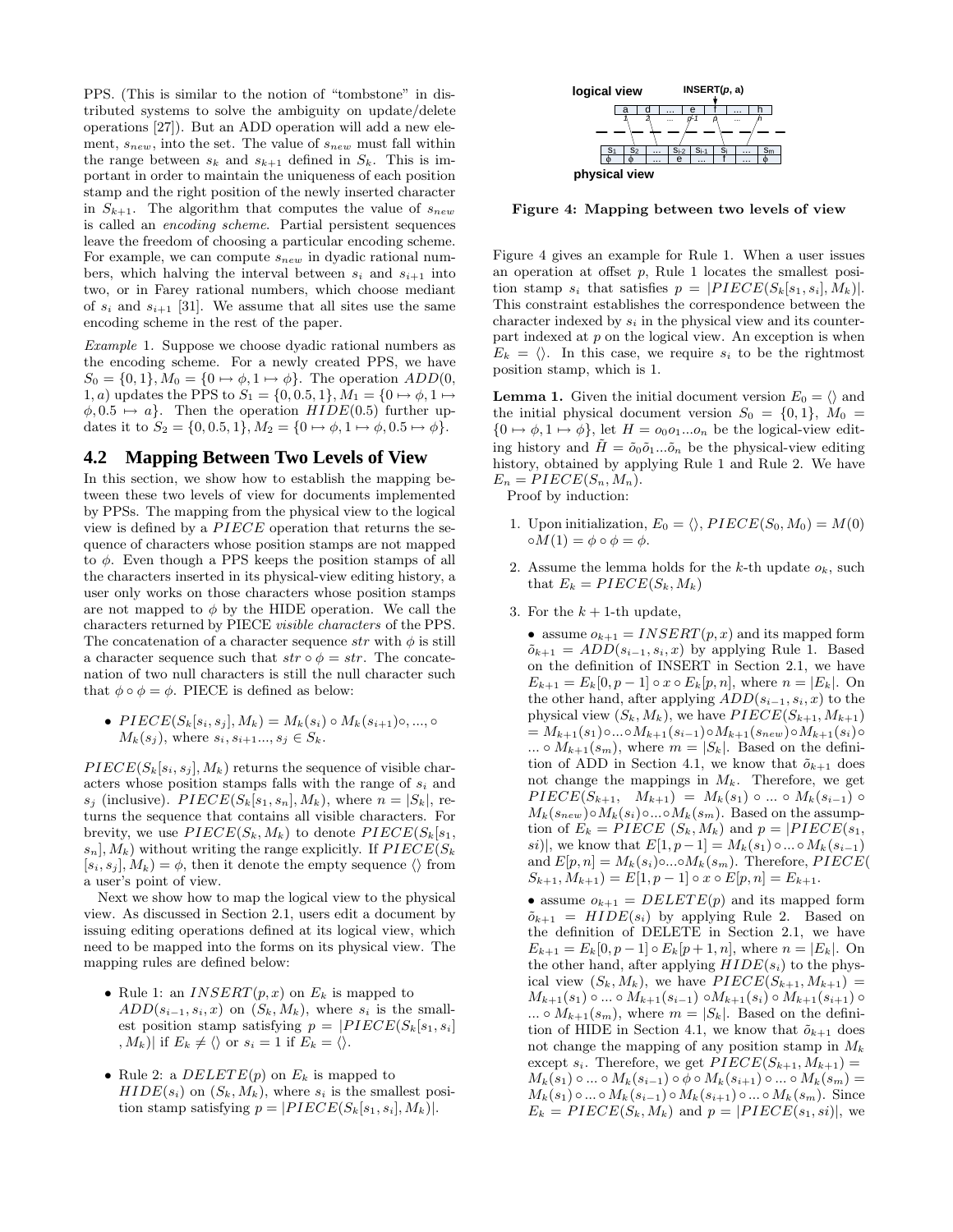know that  $E[1, p - 1] = M_k(s_1) \circ ... \circ M_k(s_{i-1})$  and  $E[p + 1, n] = M_k(s_{i+1}) \circ ... \circ M_k(s_m)$ . Therefore,  $PIECE(S_{k+1}, M_{k+1}) = E[1, p-1] \circ x \circ E[p+1, n] =$  $E_{k+1}$ .

The above lemma guarantees that whenever the document is updated by an editing history defined on its logical view, the mapping rules will correctly map the operations to their physical forms such that the version of the PPS produced by the mapped history will maintain the same view as the one from users' perspective.

## **4.3 Global Uniqueness of Position Stamps**

Based on the way we create a new position stamp for a newly added character, each character has a unique position stamp. However, this uniqueness property can be violated if users happen to simultaneously modify the same position. *Example* 2. Given a PPS with  $P_0 = \{0, 1\}$  and  $M_0 = \{0 \mapsto$  $\phi, 1 \mapsto \phi$  at two sites, site<sub>1</sub> executes  $ADD(0, 1, a)$ , while site<sub>2</sub> executes  $ADD(0, 1, b)$  simultaneously. If we use dyadic fraction encoding scheme by halving the interval, both  $a'$ and 'b' would be assigned 0.5.

The global uniqueness of position stamps can be resumed if we make some assumption and slightly modify the encoding scheme for single-threaded editing. We assume that each site is identified by a unique identifier and that the number of sites involved in a CES is bounded by an integer. Depending on its value, necessary decimal digits will be appended to each position stamp. For instance, in example 2, if the site identifier for  $site_1$  is 1 and for  $site_2$  is 2, the position stamp for  $a'$  would be 0.51, for  $b'$  would be 0.52. Both position stamps still fall within the range of 0 and 1. The tie is broken by ordering the numbers based on their site identifiers. Under normal editing scenarios, the number of users are relatively small. If we use two decimal digits to represent site identifier, this modified encoding scheme can support up to a hundred users already.

We informally sketch the proof for the global uniqueness of position stamps under this modified encoding scheme. Position stamps generated at different sites are always differentiated by their site identifier. Position stamps generated at the same site are guaranteed by the original single-threaded encoding scheme. This modified encoding scheme is the one we are currently considering. There may be other options as well. In the rest of the paper, we assume the global uniqueness of position stamps without repeating this property.

# **4.4 Position Stamps Recycling**

Persistent stamps are rational numbers. We could run out of precision bits for newly inserted characters. Another concern is disk space consumption because a PPS never deletes its position stamps. We address both problems by recycling position stamps at system quiescent time that no editing is detected and all generated operations are executed. When such a moment is detected, each site creates a new PPS based on the invocation result of the PIECE operation. The new PPS contains only visible characters and will reassign values to its position stamps by evening the range between 0 and 1 for visible characters. Further editing operations will be redirected to the new version. This approach is practical because writing is a complex process involving more than just sitting down and typing words. Empirical study [18, 30] shows that collaborative editing involves a large amount of time for coordination and discussion, and it normally happens within a small group of people. Therefore, there is a good chance that a quiescent moment happens before we run out of precision bits. A quiescent moment can be detected easily by maintaining a counter at each site, which counts how many local and remote operations have been executed so far. The system announces the occurrence of a quiescent moment if all counters have the same value and no local editing is detected. The system could also force a quiescent moment if the length of some position stamps exceeds a threshold. At this point, each site finishes all unprocessed remote updates and puts newly generated local updates in a temporary queue. After all the sites finishes processing on remote updates, which can be inferred by the local counters, each site creates a new PPS and starts processing operations in the temporary queue. We expect this process has a negligible impact to end users because it does not block users from local editing, only delay their updates to be propagated to other users. Another benefit of this procedure is that it cleans up invisible characters from the old PPS. Therefore, functions such as searching keyword will not be impacted by these invisible characters when scanning the physical document.

# **5. APPLICATIONS AND ADVANTAGES OF PPS**

#### **5.1 PPS Implementation of DDP Consistency Model**

A view synchronization strategy resolves editing conflicts when users simultaneously edit the overlapped or contiguous characters. In CESs, a widely accepted design choice is that only user-requested cancellation should be taken when editing conflicts occur [11]. This is different from transaction processing in database management systems in which concurrency control algorithms (such as timestamp ordering) automatically abort some transactions to resolve conflicts. of such a strategy, the effect of victim transactions gets lost, which is regarded undesirable by end users. Therefore, the traditional view synchronization strategies in CESs [10, 17, 20, 29] adopt the following design choice:

- Keep all inserted characters if users happen to update the same position in the document at the same time. In Example 2, both  $site_1$  and  $site_2$  inserts a new character. Both 'a' and 'b' will be kept in this case.
- Remove a deleted character exactly once if users happen to delete the same character at the same time.

Our view synchronization strategy adopts this design choice and chooses the physical-level approach for the reasons discussed in Section 2.1. In the physical-level approach, a userissued operation on the logical view will be mapped to its physical view by Rule 1-2 in Section 4.2. After the mapped operation is broadcast to a remote site, it updates its physical view, which is a PPS. The physical view then refreshes its logical view by the result of PIECE operation. In Section 4.2, we already prove that Rule 1-2 and PIECE operation correctly maintain the correspondence between these two levels of view. In this section, we show that the final versions of PPS at all the sites will converge to the same value if their physical-view editing histories preserve the data-dependency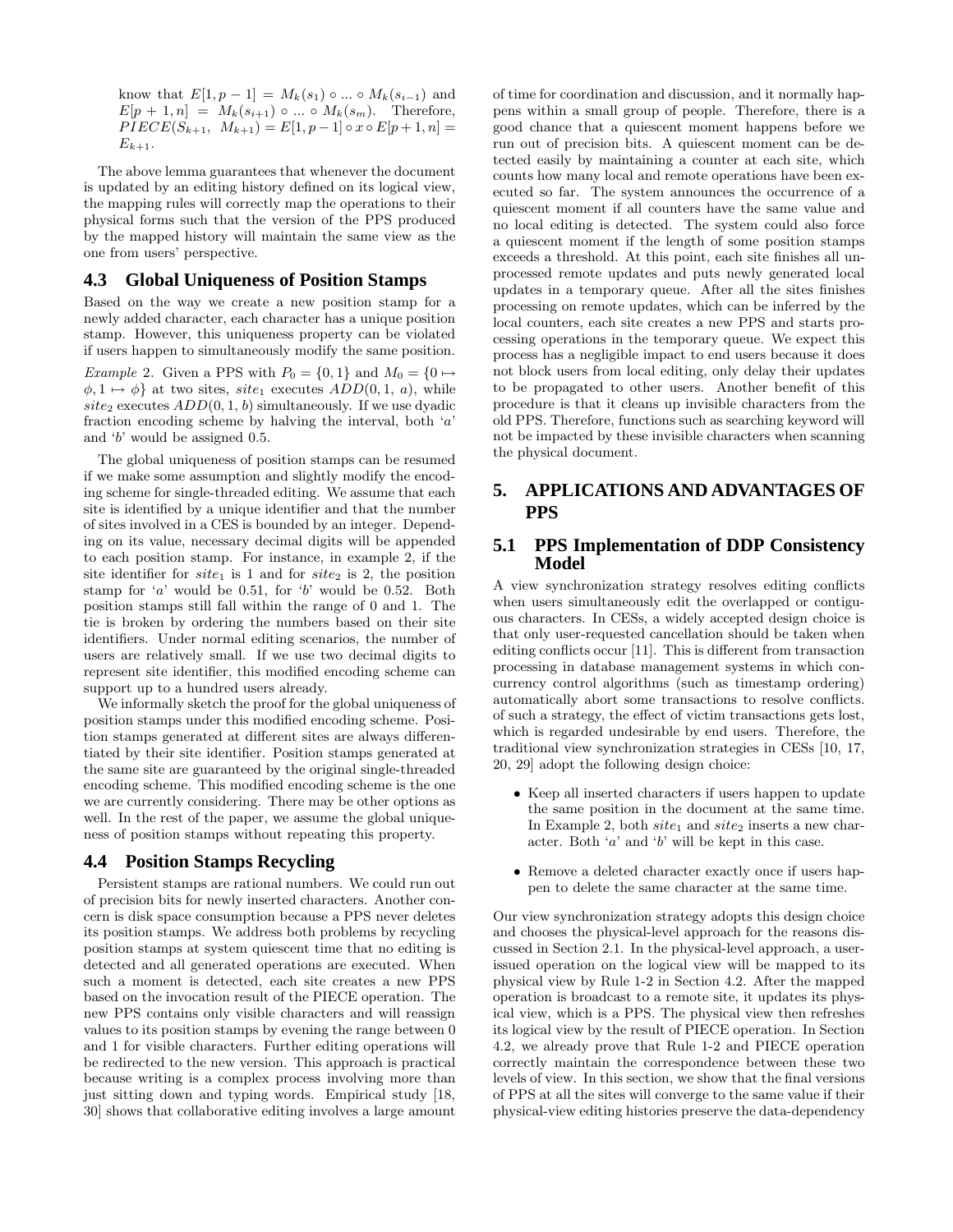precedent order. In the rest of this section, without pointed out otherwise, all operations are defined on physical view, and all histories are physical-view editing histories.

A CES is defined by a triple  $CES = < U, D, \tilde{O} >$ , where

- U: a set of unique site identifiers.  $U = \{u_i, 1 \leq i \leq j\}$  $n, s_i \in \mathbb{N}, n \in \mathbb{N}\}$
- *D*: a set of PPSs.  $D = \{ps_i, 1 \le i \le n, n = |U|\}$ .  $ps_i$ is the PPS at  $u_i$ .
- $\tilde{O}$ : a set of parameterized editing operations.  $\tilde{O} =$  $\{\tilde{o}_i, 1 \leq i \leq \mathbb{N}\}\,$ , where  $\tilde{o}_i$  is one of the kinds
	- $(ADD(s_i, s_{i+1}, x), u_k)$ : an ADD generated by  $u_k$ .
	- $-$  ( $HIDE(s_i), u_k$ ): a HIDE generated by  $u_k$ .

We assume that each site must finish the execution of current operation before issuing the next one. Based on this assumption, operations generated at the same site always have different forms because each position stamp is unique and they can not issue the same editing operation twice. Furthermore, operations generated at different sites are differentiated by their u*<sup>k</sup>* parameter. Therefore, each operation  $\tilde{o}$  has a globally unique form.

An execution of a CES at a particular site is modeled by an editing history  $H = \tilde{o}_1 \tilde{o}_2 ... \tilde{o}_n$ , which is an intermixed  $ADD$  and  $HIDE$  operations. We use  $op(H)$  to denote the set of operations in  $H$  and  $\lt_H$  to denote their ordering. Starting with the initial version  $(S_0, M_0)$ , we use  $(S_H, M_H)$ to denote the version produced by history H.

Next we show that if every site executes the same set of operations in an order that preserves their data-dependencies, the PPS at each site will converge to the same value. We first define data-depends relation, and then define datadependency preserving history.

**Definition 1.** Data Depends Relation →. Given two operations  $\tilde{o}_p$  and  $\tilde{o}_q$ , we say  $\tilde{o}_q$  depends on  $\tilde{o}_p$ , denoted as  $\tilde{o}_p \rightarrow \tilde{o}_q$ , if one of the following conditions is satisfied:

- 1.  $\tilde{o}_p = (ADD(s_i, s_{i+1}, x), u_m)$  and  $\tilde{o}_q = (HIDE(s_j),$  $u_n$ ). Let  $s_{new}$  be the position stamp generated for x by  $\tilde{o}_p$ . We have  $s_{new} = s_j$ . In other words,  $\tilde{o}_q$  maps the character inserted by  $\tilde{o}_p$  to  $\phi$ .
- 2.  $\tilde{o}_p = (ADD(s_i, s_{i+1}, x), u_m)$  and  $\tilde{o}_q = (ADD(s_j, s_{j+1},$  $y)$ ,  $u_n$ ). Let  $s_{new}$  be the position stamp generated for x by  $\tilde{o}_p$ . We have either  $s_{new} = s_j$  or  $s_{new} = s_{j+1}$ . In other words,  $\tilde{o}_q$  inserts a character next to the one inserted by  $\tilde{o}_p$ .
- 3.  $\exists \tilde{o}_x, \tilde{o}_p \rightarrow \tilde{o}_x$  and  $\tilde{o}_x \rightarrow \tilde{o}_q$ .

**Definition 2.** Data-dependency-preserving History. A history  $H = \tilde{o}_1 \tilde{o}_2 ... \tilde{o}_n$  is said to be data-dependency-preserving if  $\tilde{o}_i \rightarrow \tilde{o}_j$  then  $\tilde{o}_i \lt_H \tilde{o}_j$ .

**Definition 3.** Data-dependency Equivalence. Let H and  $H'$  be two histories.  $H$  and  $H'$  are called data-dependency equivalent, denoted as  $H \approx_d H'$ , if the following holds:

- 1.  $op(H) = op(H')$ , and
- 2. H and  $H'$  are data-dependency preserving.

**Theorem 1.** If  $H$  and  $H'$  are data-dependency equivalent, then starting with the same initial empty PPS, we have  $S_H = S_{H'}$  and  $M_H = M_{H'}$ . Proof

- 1. Prove  $S_H = S_{H'}$ . Based on the definition of PPS, S is only updated by ADD operations. Since  $op(H)$  =  $op(H')$  and each operation being unique, the set of  $\overrightarrow{ADD}$  operations in  $H$  is the same as the one in  $H'$ . Therefore, the  $S_H$  and  $S_{H'}$  will be expanded with the same set of position stamps. Since by definition  $S$  is a set, the updating order does not matter. Therefore, we have  $S_H = S_{H'}$ .
- 2. Prove  $M_H = M_{H'}$ . Assume that  $M_H \neq M_{H'}$ . Then  $\exists s_i, M_H(s_i) \neq M_{H'}(s_i)$ . Since each *ADD* operation will add a unique position stamp, s*<sup>i</sup>* must be added by the same ADD operation. Let the ADD operation that adds  $s_i$  be  $\tilde{o}_i$  in H and be  $\tilde{o}_j$  in H'. Since  $M_H(s_i) \neq M_{H'}(s_i)$ , one of them must be changed to  $\phi$ by  $HIDE(s_i)$ . Let the HIDE operation be  $\tilde{o}_u$  in H and  $\tilde{o}_v$  in *H'*. Without loss of generality, let  $M_H(s_i) = \phi$ . Then we have  $\tilde{o}_i \to \tilde{o}_u$  and  $\tilde{o}_i \lt_H \tilde{o}_u$ . Since  $M_{H'}(s_i) \neq$  $\phi$ , this could only happen if  $\tilde{o}_v <_{H'} \tilde{o}_j$ . Thus the assumption that  $H'$  is data-dependency preserving is violated.

Theorem 1 guarantees that if each site executes all updates (both local and remote) in their data-dependency precedent order, the final versions of PPSs at each site will converge to the same value. Since the data dependency can be precisely captured by position stamps encoded in editing operations, the synchronization strategy can easily maintain this precedence order.

Finally we describe our view synchronization strategy. Each site maintains two queues: *READY queue* and *WAIT-ING queue*. The site runs two threads, one for receiving operation, and one for executing operation. When a new operation arrives, the thread for receiving operation puts it in the READY queue if it is local. If the new operation is a remote update, the thread first checks whether the operations it depends on have been processed or not by looking up the set of position stamps in the current version of its PPS. If they were there, the operation will be put in the READY queue, otherwise in the WAITING queue. Meanwhile, the thread for executing operation continuously pops a new operation from the READY queue if it is not empty. After the execution, it will check whether any operations depending on it are in the WAITING queue. If none of them exist, the thread will execute the next one in the READY queue. Otherwise, the thread will move those operations whose data-dependencies are satisfied from the WAITING queue to the READY queue.

Since persistent stamps are totally ordered, we can use a search tree B-tree to maintain a PPS by using its persistent stamp as keys. Give a physical-view editing history with length  $n$ , the number of position stamps in the PPS is bounded by n. The computational complexity for PPS's update and look-up is therefore  $O(t \log_t n)$ , where t is the upper bound on the number of keys in a B-tree node . The en-queue and de-queue operations take  $O(1)$ . In our view synchronization strategy, the thread for receiving operation does one look-up in the PPS. The thread for executing operation does one B-tree key insertion for ADD operation or one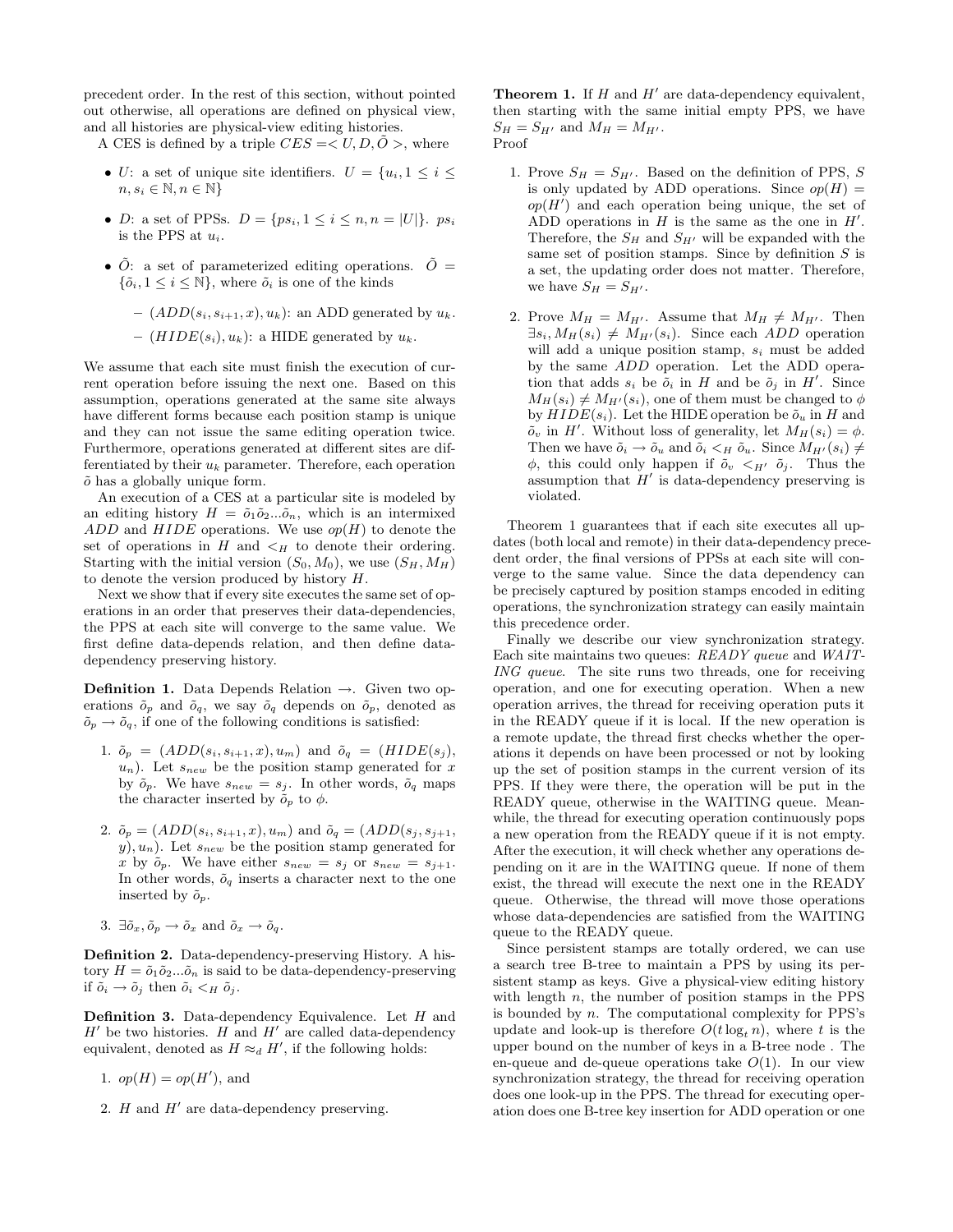B-tree key look-up for HIDE operation, which is bounded by  $O(t \log_t n)$ . Besides, the executing thread also need to do a traversal for the dependency check on the WAITING queue, which takes  $O(m)$  where m is the number of operations that are data-dependency related. Therefore, if  $t$  is big enough, the computational complexity of our view synchronization strategy is bounded by  $O(m)$ .

# **5.2 PPS Implementation of Compensated Undo**

Undo is an essential feature in any collaborative editors [3, 23]. In this section, we explain how to use PPSs to support it so that a shared document can recover from accidentally incorrect editing and possible vandalism in loosely controlled editing environment. A single-user editing system normally un-does operations in the reverse of their chronological order. In a CES, its undo policy may choose the last operation performed by the local user, or the last operation performed so far, or any operation in the history [23]. Partial persistent sequences are powerful in their support to undo any operation. First, the data structure maintains the effect of whole editing history. It is easy to determine the undo effect of any editing operation. Second, editing operations defined on this data structure encode enough information to construct its undo operation. We use the notion of compensation to handle selective undo [32]. A compensated undo does not physical remove the footprint of an editing operation from the history. Instead, a new operation is created to cancel its effect from users' perspective.

We assume its physical-view editing history  $H = \tilde{o}_0 \tilde{o}_1 ... \tilde{o}_n$ . For any editing operation  $\tilde{o}_i$ , its compensated undo is constructed as follows:

- if  $\tilde{o}_i$  is an  $ADD(s_k, s_{k+1}, x)$ , its undo takes the form  $HIDE(s_{new})$ , where  $s_{new}$  is the position stamp assigned to  $x$ . The HIDE is applied to the current version  $(S_n, M_n)$  as a normal editing operation.
- if  $\tilde{o}_i$  is a  $HIDE(s_k)$ , assume its original mapping is  $M(s_k) = c$ . Its undo takes the form  $\overline{ADD(s'_k, s'_{k+1}, c)}$ , where  $s'_k, s'_{k+1} \in S_n$  and  $s_k = s'_k$ . The ADD is applied to the current version  $(S_n, M_n)$  as a normal editing operation.

The above construction guarantees that if a user inserts a character, its compensated undo will remove the character from the logical view of the document. And if the user deletes a character, its compensated undo will insert the same character at its original position in the logical view. The proof for the correctness of this approach is similar to the one for the mapping between two levels of view of a document in Section 4.2. We skip it in this paper. Note that in order to compute the undo form for a HIDE operation, the old mapping needs to be maintained. This can be easily done if we keep the old mapping value when we save the HIDE in the log. The advantage of compensated undo is that undo operations are treated like any other ordinary operations. Therefore, the view synchronization strategy does not change.

#### **6. RELATED WORK**

**View synchronization algorithms** Current view synchronization algorithms can be categorized into the *logicallevel* approach or the *physical-level* approach. All the OTbased algorithms [10, 17, 20, 25, 29] belong to the *logicallevel* approach. As stated in Section 2.2, the logical-level approach needs to maintain and scan historical log to decide right transformation paths for remote update operations. The transformation procedure becomes expensive under heavy workloads [16]. Furthermore, operations defined on the logical view lose their correct position indexes as the document is edited, which creates difficulties for undo operations. The OT-algorithm [20] also introduces "tombstone" as part of their data structure. But the purpose is to resolve transforming ambiguities on operations that update the same portion of a document. We use "tombstone" to create unique position identifiers. The WOOT [19] algorithm and the technique used in the editor TeNDaX [15] belong to the physical-level approach. The WOOT algorithm defines a pair *(site identifier, local counter)* to create a unique identifier for each character. The *site identifier* is unique to each site. The *local counter* is incremented each time a new operation is executed. In TeNDax, each character is assigned a unique integral identifier by a central server. In both approaches, character identifiers are indexed (such as hash-tables or B-trees) so that they can be quickly searched to determine data dependencies between operations. The major problem in their approaches is that the identifiers do not carry ordering information. Therefore, characters that are logically consecutive may not be stored physically consecutive on disk. To maintain the ordering information, for each character, its before- and after- character's identifiers need to be explicitly maintained. When reconstructing a document's content, the system has to follow these beforeand after- identifiers iteratively and maps them into their corresponding characters. Consequently, performance of sequential reading is likely to be severely impacted. Position stamps avoid these problems because they are totally ordered and can be efficiently managed for insert, delete, and search in a B-tree. Sequential reading can be quickly done by traversing the leaf nodes of the B-tree. We argue that their approaches are more appropriate to synchronize documents at coarser-granularity such as paragraphs, as demonstrated in their recent work [21].

**Data consistency models** Several consistency models have been proposed in the literature [10, 17, 20, 29]. Those models require convergence and define precedence of operations based on the happen-before relation. Our datadepends relation is a subset of the happen-before relation because if  $o_i \rightarrow o_j$ ,  $o_i$  must happen before  $o_j$ , but not vice versa. Therefore, The DDP consistency model is more relaxed than these earlier models. A different type of model is proposed by Oster et al. [19]. Our model is equivalent to theirs at the conceptual level except that we formalize it in a different data structure and prove its correctness.

**Version control systems** Version control systems facilitate collaborative creation of documents by maintaining complete revision history and full revision tracking capabilities. Traditional version control systems [5] are mainly used for source code tracking in which a source repository maintains and merges newly committed changes. Recent decentralized version control systems [9, 12] replicate documents on multiple sites to improve availability and scalability. In these systems, concurrent update conflicts will be presented to users for manual resolution. These systems do not target real-time collaborative editing scenarios in which local updates on shared documents need to be automatically propagated to other sites by their editing tools and automatic conflict resolution strategies are required for con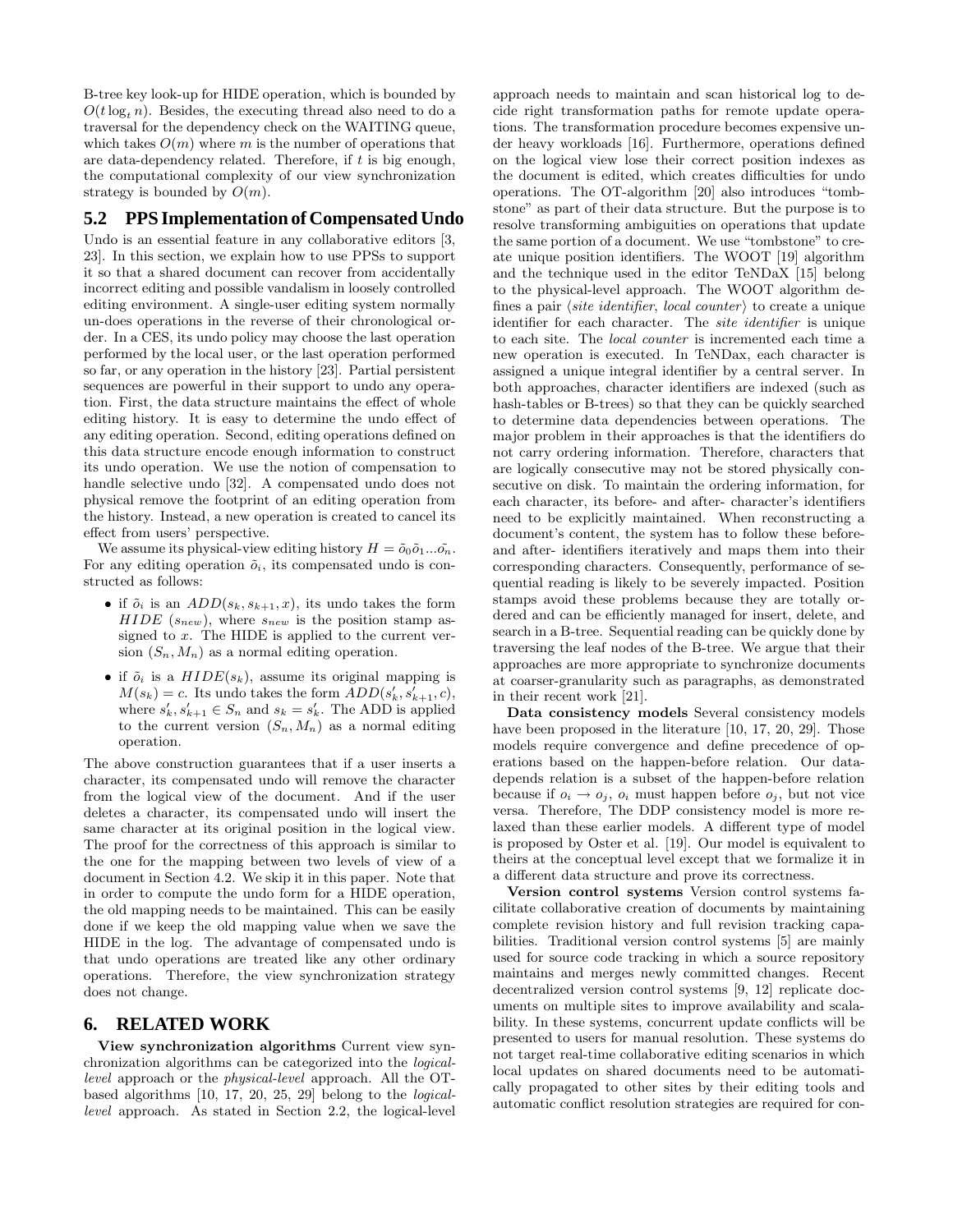current editing.

**Persistent data structures** A data structure is partially persistent if all versions can be accessed but only the newest version can be updated [8]. A PPS is partially persistent because it never deletes any data, and updates are only applied to the latest version. We will be able to dynamically reconstruct any version in its editing history if necessary timestamp information is associated with the position stamps in the sequence. This capability will not be impacted by the reinitialization procedure described in Section 4.4 as long as we maintain the mapping between consecutive PPSs. Various persistent data structures have been proposed in the literature, including stacks, queues, search trees, temporal XML document processing [4, 8, 26]. We take the first initiative to make sequences persistent. Furthermore, our approach is declarative in that a PPS creates descriptive identifiers for its data without relying on a particular storage structure for maintaining position stamps. By comparison, the earlier research is *constructive* in that they maintain adequate meta-information and pointers to old copy of data such that an old version can be dynamically constructed by following the pointers based on the meta-information.

# **7. CONCLUSION**

In real-time collaborative editing systems, the collaboration between geographically distributed users needs to be carefully coordinated to maintain data consistency due to editing conflicts. We propose the DDP consistency model that requires convergence of document replicas and preserves the precedence order of editing operations defined by data-dependencies. The DDP consistency model allows users who work on different portions of a shared document collaborate efficiently without interference and allows them to synchronize their editing only when they update overlapped or contiguous characters. For applications that want to support non-interference collaboration on different parts of a shared document and are not sensitive to temporary violation of causality, the DDP consistency model allows higher concurrency and can be enforced more efficiently. Our view synchronization strategy relies on a new data structure– PPS. This data structure is able to create global unique position identifiers for all the characters. As a result, we can easily capture the data-dependencies between any pair of editing operations. The global position identifiers, called position stamps, carry enough information to directly locate their positions in a document. Furthermore, editing operations defined on a PPS can be undone easily due to the fact that it keeps the execution effect of whole editing history. Therefore, our view synchronization strategy can be easily implemented for distributed document editing by insert, delete and undo operations.

Currently, we are looking into the implementation of CESs based on PPSs and many other areas of distributed document processing such as data lineage and fine-granularity access control [13] with the support of position stamps.

#### **8. REFERENCES**

- [1] 7 things you should know about collaborative editing. http://connect.educause.edu/Library/ELI/ 7ThingsYouShouldKnowAbout/39386?time= 1202527547, 2005. Educause Connect.
- [2] Subethaedit. http://www.codingmonkeys.de/subethaedit/, 2009.
- [3] Gregory D. Abowd and Alan J. Dix. Giving undo attention. *Interact. Comput.*, 4(3):317–342, 1992.
- [4] Bruno Becker, Stephan Gschwind, Thomas Ohler, Bernhard Seeger, and Peter Widmayer. An asymptotically optimal multiversion b-tree. *VLDB J.*, 5(4):264–275, 1996.
- [5] Reidar Conradi and Bernhard Westfechtel. Version models for software configuration management. *ACM Comput. Surv.*, 30(2):232–282, 1998.
- [6] Charles Crowley. Data structures for text sequences.
- [7] Paul Dourish. Consistency guarantees: exploiting application semantics for consistency management in a collaboration toolkit. In *CSCW '96: Proceedings of the 1996 ACM conference on Computer supported cooperative work*, pages 268–277, New York, NY, USA, 1996. ACM.
- [8] J R Driscoll, N Sarnak, D D Sleator, and R E Tarjan. Making data structures persistent. In *STOC '86: Proceedings of the eighteenth annual ACM symposium on Theory of computing*, pages 109–121, New York, NY, USA, 1986. ACM.
- [9] Bowei Du and Eric A. Brewer. Dtwiki: a disconnection and intermittency tolerant wiki. In *WWW '08: Proceeding of the 17th international conference on World Wide Web*, pages 945–952, New York, NY, USA, 2008. ACM.
- [10] C. A. Ellis and S. J. Gibbs. Concurrency control in groupware systems. *SIGMOD Rec.*, 18(2):399–407, 1989.
- [11] Clarence A. Ellis, Simon J. Gibbs, and Gail Rein. Groupware: some issues and experiences. *Commun. ACM*, 34(1):39–58, 1991.
- [12] Git. http://git-scm.com/. [Online; accessed March-2009].
- [13] Thomas B. Hodel, Harald Gall, and Klaus R. Dittrich. Dynamic collaborative business processes within documents. In *SIGDOC '04: Proceedings of the 22nd annual international conference on Design of communication*, pages 97–103, New York, NY, USA, 2004. ACM.
- [14] Leslie Lamport. Time, clocks, and the ordering of events in a distributed system. *Commun. ACM*, 21(7):558–565, 1978.
- [15] Stefania Leone, Thomas B. Hodel-Widmer, Michael H. Böhlen, and Klaus R. Dittrich. Tendax, a collaborative database-based real-time editor system. In *EDBT*, pages 1135–1138, 2006.
- [16] Du Li and Rui Li. A performance study of group editing algorithms. In *ICPADS '06: Proceedings of the 12th International Conference on Parallel and Distributed Systems*, pages 300–307, Washington, DC, USA, 2006. IEEE Computer Society.
- [17] Rui Li and Du Li. A new operational transformation framework for real-time group editors. *IEEE Trans. Parallel Distrib. Syst.*, 18(3):307–319, 2007.
- [18] Sylvie Noël and Jean-Marc Robert. Empirical study on collaborative writing: What do co-authors do, use, and like? *Comput. Supported Coop. Work*, 13(1):63–89, 2004.
- [19] Gérald Oster, Pascal Urso, Pascal Molli, and Abdessamad Imine. Data consistency for p2p